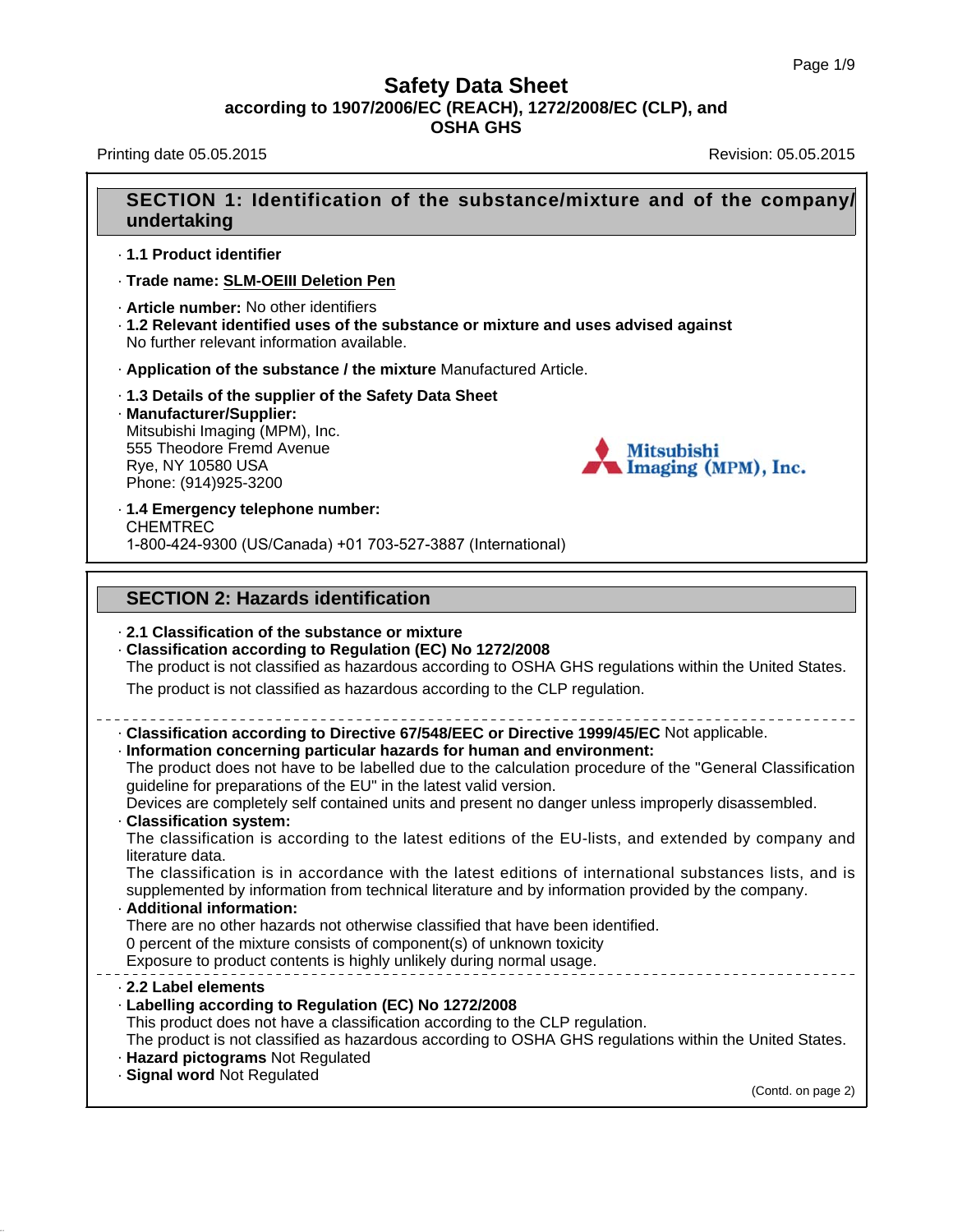Printing date 05.05.2015 **Revision: 05.05.2015** Revision: 05.05.2015

**Trade name: SLM-OEIII Deletion Pen**

(Contd. of page 1) · **Hazard-determining components of labelling:** None. · **Hazard statements** Not Regulated · **Precautionary statements** Not Regulated · **Hazard description:** · **WHMIS-symbols:** Not hazardous under WHMIS. · **NFPA ratings (scale 0 - 4)** 0 0  $\overline{\mathbf{0}}$  $Health = 0$  $Fire = 0$  $Reactivity = 0$ · **HMIS-ratings (scale 0 - 4) HEALTH**  FIRE REACTIVITY<sup>O</sup> Reactivity = 0 <mark>া</mark> Health = 0  $\frac{1}{2}$  Fire = 0 · **HMIS Long Term Health Hazard Substances** None of the ingredients are listed. · **2.3 Other hazards** · **Results of PBT and vPvB assessment** · **PBT:** Not applicable.

· **vPvB:** Not applicable.

## **SECTION 3: Composition/information on ingredients**

- · **3.2 Mixtures**
- · **Description:** Mixture of substances listed below with nonhazardous additions.
- · **Dangerous components:** None in reportable quantities.
- · **Additional information:**

For the listed ingredients, the identity and exact percentages are being withheld as a trade secret. For the wording of the listed risk phrases refer to section 16.

## **SECTION 4: First aid measures**

#### · **4.1 Description of first aid measures**

· **General information:** No special measures required.

#### · **After inhalation:**

Unlikely route of exposure.

Supply fresh air; consult doctor in case of complaints.

#### · **After skin contact:** Wash with soap and water.

If skin irritation is experienced, consult a doctor.

#### · **After eye contact:**

Protect unharmed eye.

Remove contact lenses if worn, if possible.

(Contd. on page 3)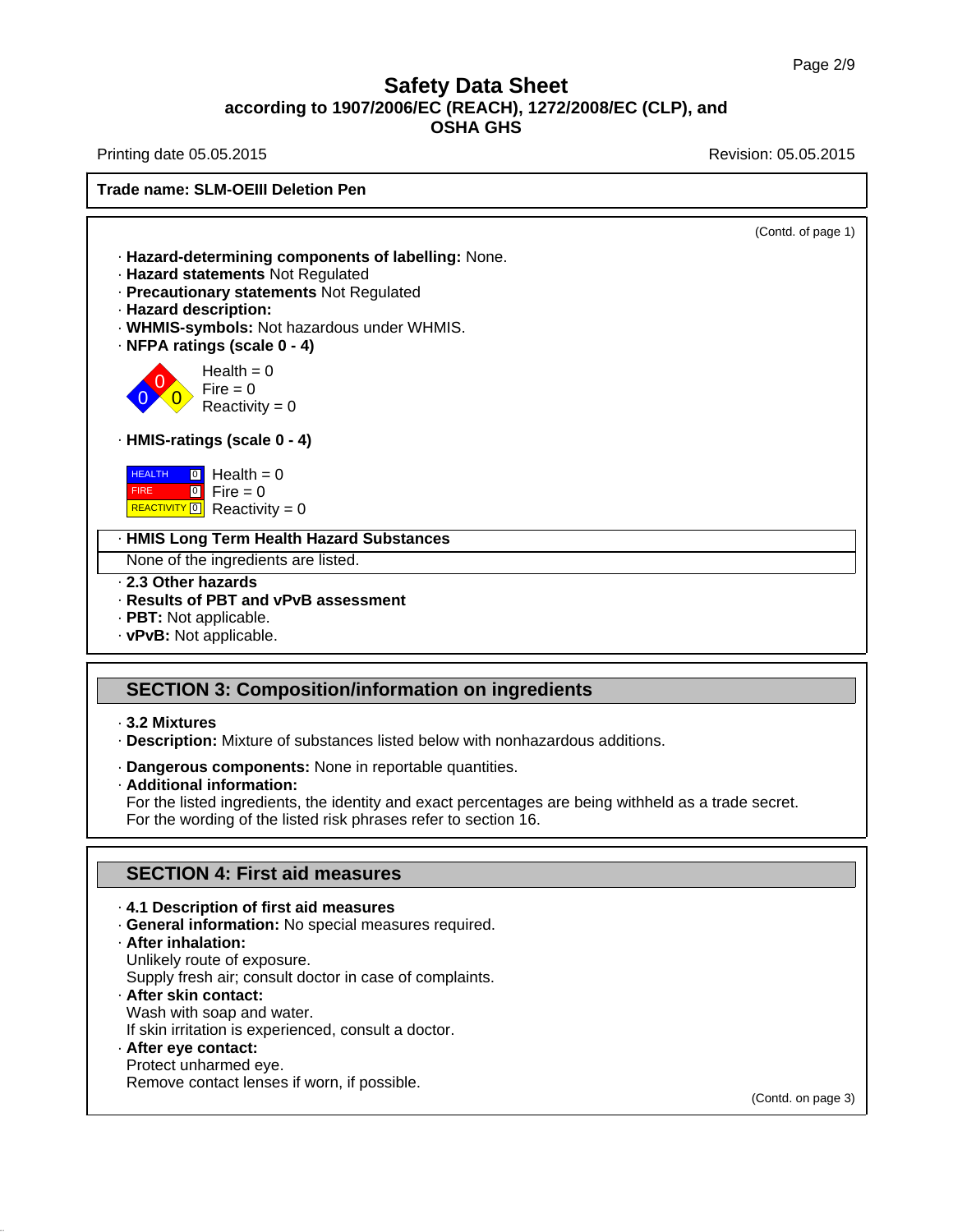Printing date 05.05.2015 **Revision: 05.05.2015** Revision: 05.05.2015

#### **Trade name: SLM-OEIII Deletion Pen**

(Contd. of page 2)

Rinse opened eye for several minutes under running water. If symptoms persist, consult a doctor. · **After swallowing:**

Unlikely route of exposure.

Rinse out mouth and then drink plenty of water.

Do not induce vomiting; call for medical help immediately.

- · **4.2 Most important symptoms and effects, both acute and delayed**
- Adverse health effects are not reasonably expected from normal use of product.
- · **Hazards** No further relevant information available.
- · **4.3 Indication of any immediate medical attention and special treatment needed** No further relevant information available.

#### **SECTION 5: Firefighting measures**

- · **5.1 Extinguishing media**
- · **Suitable extinguishing agents:**
- CO2, powder or water spray. Fight larger fires with water spray or alcohol resistant foam.
- · **For safety reasons unsuitable extinguishing agents:** None.
- · **5.2 Special hazards arising from the substance or mixture**
- Formation of toxic gases is possible during heating or in case of fire.
- · **5.3 Advice for firefighters**
- · **Protective equipment:** Wear self-contained respiratory protective device. Wear fully protective suit.
- · **Additional information** No further relevant information available.

## **SECTION 6: Accidental release measures**

- · **6.1 Personal precautions, protective equipment and emergency procedures** Ensure adequate ventilation
- · **6.2 Environmental precautions:** No special measures required.
- · **6.3 Methods and material for containment and cleaning up:**

Pick up manually. Dispose contaminated material as waste according to item 13. Send for recovery or disposal in suitable receptacles.

- · **6.4 Reference to other sections**
- See Section 7 for information on safe handling. See Section 8 for information on personal protection equipment. See Section 13 for disposal information.

#### **SECTION 7: Handling and storage**

· **7.1 Precautions for safe handling** Use only in well ventilated areas.

· **Information about fire - and explosion protection:** No special measures required.

(Contd. on page 4)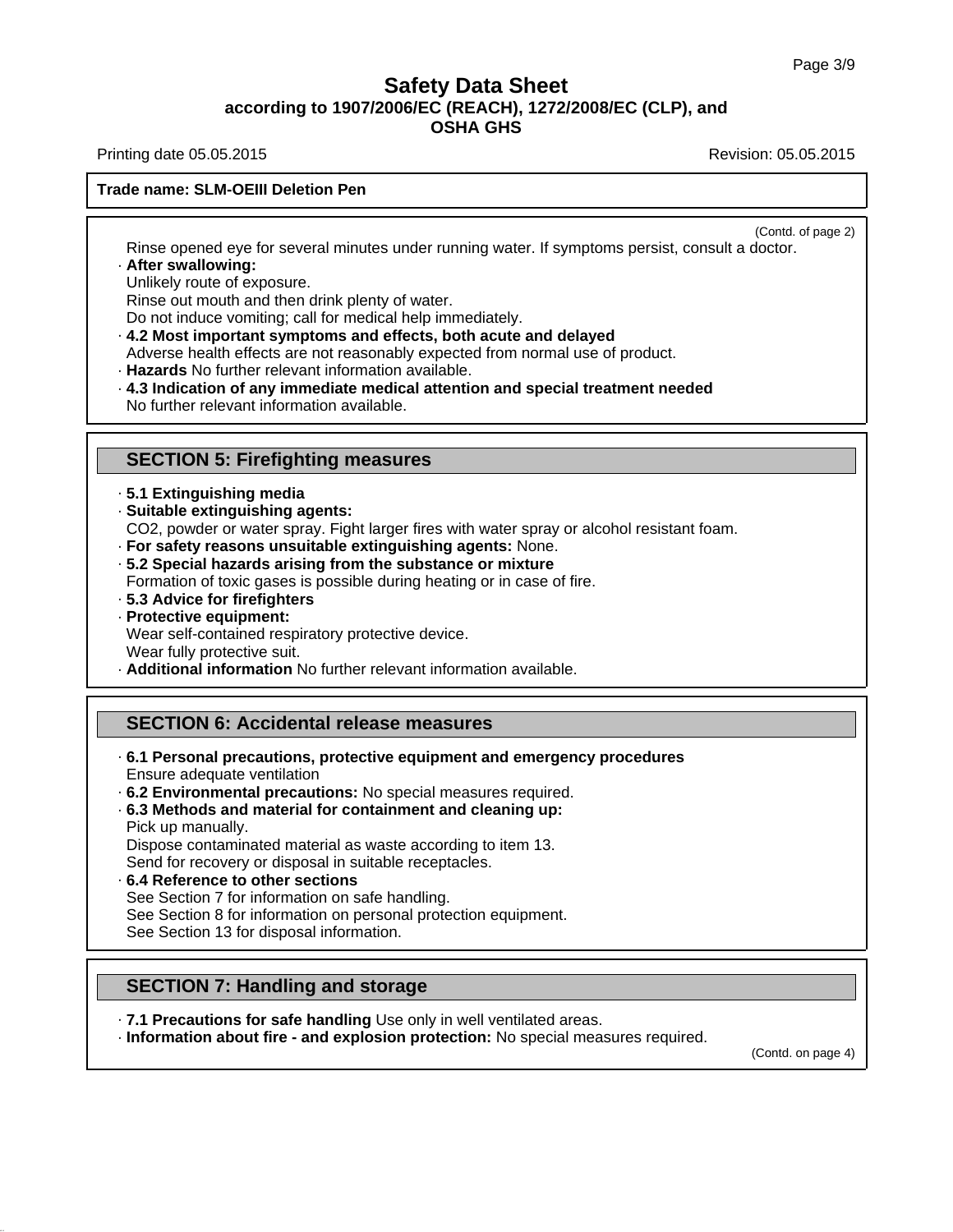Printing date 05.05.2015 **Revision: 05.05.2015** Revision: 05.05.2015

#### **Trade name: SLM-OEIII Deletion Pen**

(Contd. of page 3)

- · **7.2 Conditions for safe storage, including any incompatibilities**
- · **Storage:**
- · **Requirements to be met by storerooms and receptacles:**
- Avoid storage near extreme heat, ignition sources or open flame. Store in cool, dry place.

Provide ventilation for receptacles.

- · **Information about storage in one common storage facility:** Store away from foodstuffs.
- · **Further information about storage conditions:** Keep container tightly sealed.
- · **7.3 Specific end use(s)** No further relevant information available.

### **SECTION 8: Exposure controls/personal protection**

· **Additional information about design of technical facilities:** No further data; see item 7.

- · **8.1 Control parameters**
- · **Ingredients with limit values that require monitoring at the workplace:**

The product does not contain any relevant quantities of materials with critical values that have to be monitored at the workplace.

- · **DNELs** No further relevant information available.
- · **PNECs** No further relevant information available.
- · **Additional information:** The lists valid during the making were used as basis.
- · **8.2 Exposure controls**
- · **Personal protective equipment:**
- · **General protective and hygienic measures:**

Keep away from foodstuffs, beverages and feed.

Avoid contact with the eyes and skin.

- · **Respiratory protection:** Not required under normal conditions of use.
- · **Protection of hands:**
- Not required under normal conditions of use.

The glove material has to be impermeable and resistant to the product/ the substance/ the preparation. Selection of the glove material on consideration of the penetration times, rates of diffusion and the degradation.

· **Material of gloves**

The selection of the suitable gloves does not only depend on the material, but also on further marks of quality and varies from manufacturer to manufacturer. As the product is a preparation of several substances, the resistance of the glove material can not be calculated in advance and has therefore to be checked prior to the application.

#### · **Penetration time of glove material**

The exact break through time has to be found out by the manufacturer of the protective gloves and has to be observed.

· **Eye protection:**



Safety glasses

· **Body protection:** Not required under normal conditions of use.

· **Limitation and supervision of exposure into the environment** Avoid release to the environment.

(Contd. on page 5)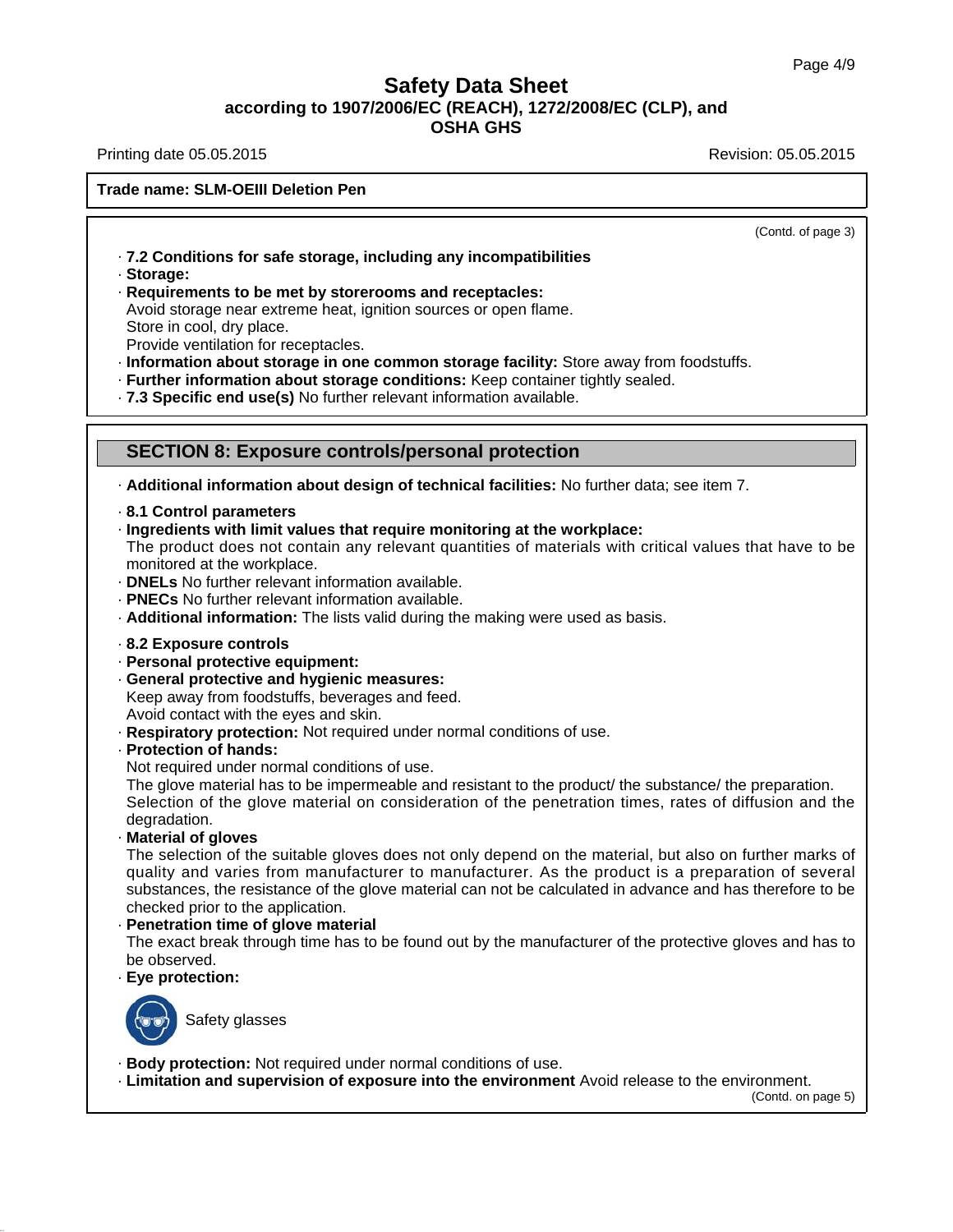Printing date 05.05.2015 **Revision: 05.05.2015** 

**Trade name: SLM-OEIII Deletion Pen**

· **Risk management measures** See Section 7 for additional information.

# **SECTION 9: Physical and chemical properties**

| . 9.1 Information on basic physical and chemical properties<br>· General Information<br>· Appearance: |                                                                       |
|-------------------------------------------------------------------------------------------------------|-----------------------------------------------------------------------|
| Form:                                                                                                 | Solid material                                                        |
| Colour:<br>- Odour:                                                                                   | Light red<br>Slight.                                                  |
| · Odour threshold:                                                                                    | Not determined.                                                       |
| $\cdot$ pH-value at 20 °C (68 °F):                                                                    | $6, 5 - 7, 5$                                                         |
| Change in condition<br><b>Melting point/Melting range:</b><br><b>Boiling point/Boiling range:</b>     | <-4 °C (<25 °F)<br>$> 100 °C$ ( $> 212 °F$ )                          |
| · Flash point:                                                                                        | Not applicable.                                                       |
| · Flammability (solid, gaseous):                                                                      | Not determined.                                                       |
| · Auto/Self-ignition temperature:                                                                     | Not determined.                                                       |
| - Decomposition temperature:                                                                          | Not determined.                                                       |
| · Self-igniting:                                                                                      | Product is not self-igniting.                                         |
| · Danger of explosion:                                                                                | Product does not present an explosion hazard.                         |
| · Explosion limits:                                                                                   |                                                                       |
| Lower:<br>Upper:                                                                                      | Not determined.<br>Not determined.                                    |
|                                                                                                       |                                                                       |
| · Vapour pressure:                                                                                    | Not applicable.                                                       |
| $\cdot$ Density at 20 °C (68 °F):<br>· Relative density                                               | 1,15-1,25 g/cm <sup>3</sup> (9,597-10,431 lbs/gal)<br>Not determined. |
| · Vapour density                                                                                      | Not applicable.                                                       |
| - Evaporation rate                                                                                    | Not applicable.                                                       |
| · Solubility in / Miscibility with                                                                    |                                                                       |
| water:                                                                                                | Chemical is soluble; packaging is not soluble.                        |
| · Partition coefficient (n-octanol/water): Not determined.                                            |                                                                       |
| · Viscosity:                                                                                          |                                                                       |
| Dynamic:<br>Kinematic:                                                                                | Not applicable.<br>Not applicable.                                    |
| . 9.2 Other information                                                                               | No further relevant information available.                            |
|                                                                                                       |                                                                       |

(Contd. of page 4)

(Contd. on page 6)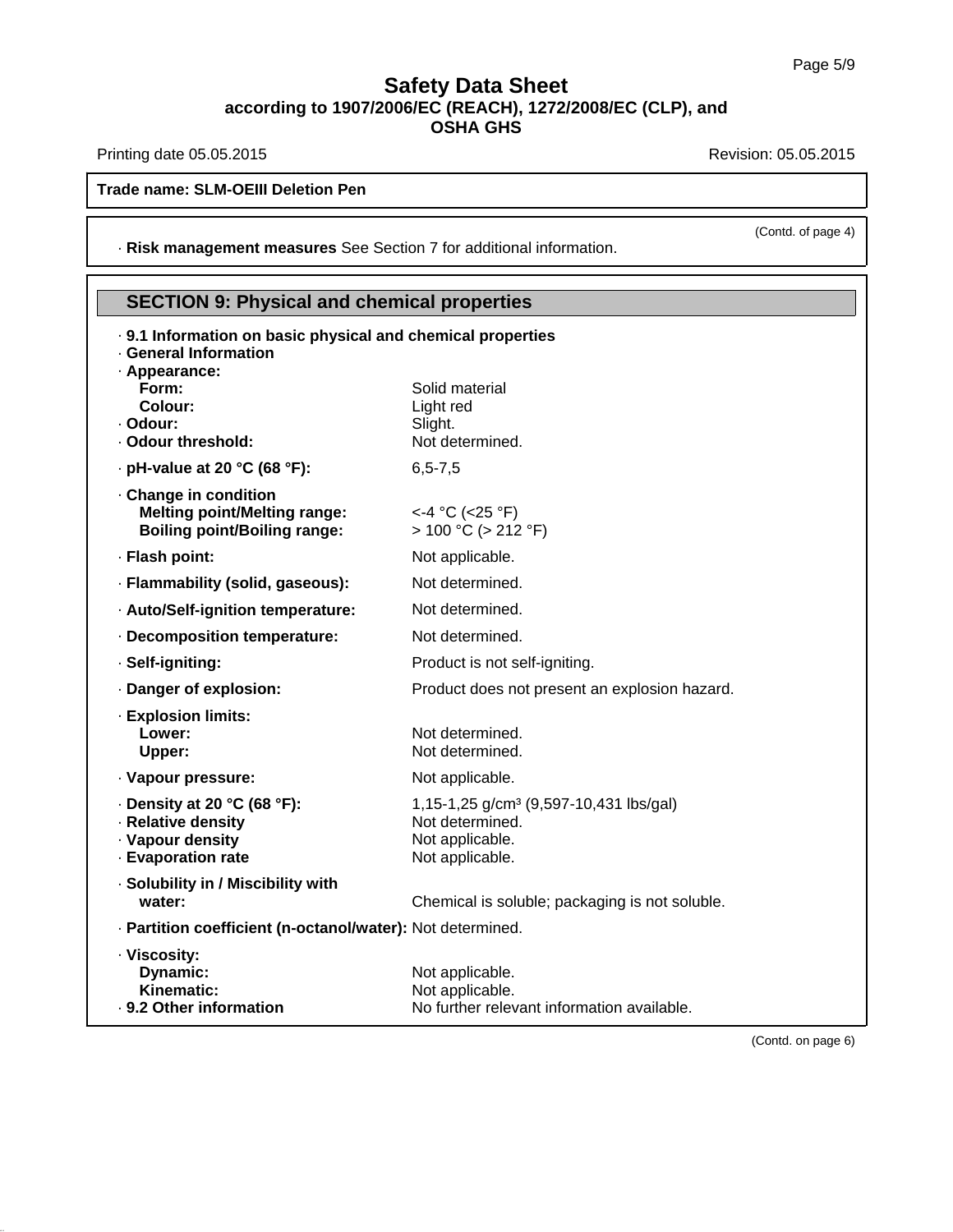Printing date 05.05.2015 **Revision: 05.05.2015** Revision: 05.05.2015

#### **Trade name: SLM-OEIII Deletion Pen**

(Contd. of page 5)

## **SECTION 10: Stability and reactivity**

#### · **10.1 Reactivity**

- · **10.2 Chemical stability**
- · **Thermal decomposition / conditions to be avoided:**
- No decomposition if used and stored according to specifications.
- · **10.3 Possibility of hazardous reactions**
- Reacts with strong acids and oxidising agents. Reacts with strong alkali.
- 
- · **10.4 Conditions to avoid** No further relevant information available.
- · **10.5 Incompatible materials:** No further relevant information available.
- · **10.6 Hazardous decomposition products:**

Carbon monoxide and carbon dioxide Nitrogen oxides (NOx) Sulphur oxides (SOx) Toxic metal oxide smoke

### **SECTION 11: Toxicological information**

#### · **11.1 Information on toxicological effects**

- · **Acute toxicity:**
- · **LD/LC50 values relevant for classification:** None.
- · **Primary irritant effect:**
- · **on the skin:** No irritant effect.
- · **on the eye:** No irritating effect.
- · **Sensitisation:** No sensitising effects known.
- · **Subacute to chronic toxicity:** No further relevant information available.
- · **Additional toxicological information:**

The product is not subject to classification according to the calculation method of the General EU Classification Guidelines for Preparations as issued in the latest version.

When used and handled according to specifications, the product does not have any harmful effects to our experience and the information provided to us.

- · **Acute effects (acute toxicity, irritation and corrosivity):** From product as supplied: None.
- · **Repeated dose toxicity:** No further relevant information available.
- · **CMR effects (carcinogenity, mutagenicity and toxicity for reproduction):** None.

## **SECTION 12: Ecological information**

- · **12.1 Toxicity**
- · **Aquatic toxicity:** No further relevant information available.
- · **12.2 Persistence and degradability** No further relevant information available.
- · **12.3 Bioaccumulative potential** No further relevant information available.
- · **12.4 Mobility in soil** No further relevant information available.

(Contd. on page 7)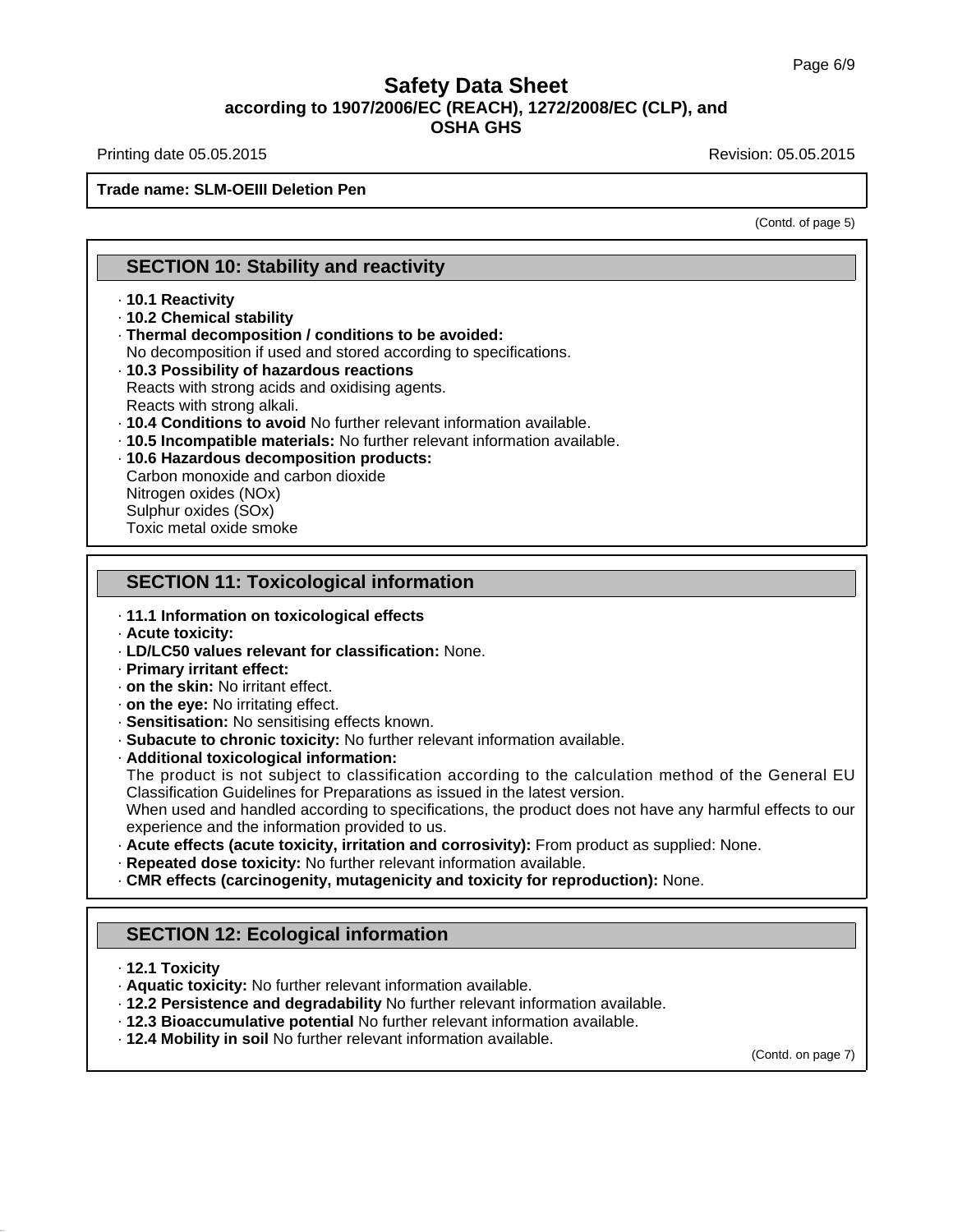Printing date 05.05.2015 **Printing date 05.05.2015** 

#### **Trade name: SLM-OEIII Deletion Pen**

(Contd. of page 6)

· **Additional ecological information:**

· **General notes:**

Negative ecological effects are, according to the current state of knowledge, not expected.

- · **12.5 Results of PBT and vPvB assessment**
- · **PBT:** Not applicable.
- · **vPvB:** Not applicable.

· **12.6 Other adverse effects** No further relevant information available.

#### **SECTION 13: Disposal considerations**

# · **13.1 Waste treatment methods**

· **Recommendation**

Smaller quantities can be disposed of with household waste.

The user of this material has the responsibility to dispose of unused material, residues and containers in compliance with all relevant local, state and federal laws and regulations regarding treatment, storage and disposal for hazardous and nonhazardous wastes.

· **Uncleaned packaging:**

· **Recommendation:** Disposal must be made according to official regulations.

| <b>SECTION 14: Transport information</b>          |                 |  |
|---------------------------------------------------|-----------------|--|
| ⋅ 14.1 UN-Number                                  |                 |  |
| · DOT, ADR, ADN, IMDG, IATA                       | Not Regulated   |  |
| · 14.2 UN proper shipping name                    |                 |  |
| · DOT, ADR, ADN, IMDG, IATA                       | Not Regulated   |  |
| · 14.3 Transport hazard class(es)                 |                 |  |
| · DOT, ADR, ADN, IMDG, IATA                       |                 |  |
| · Class                                           | Not Regulated   |  |
| ⋅ 14.4 Packing group                              |                 |  |
| · DOT, ADR, IMDG, IATA                            | Not Regulated   |  |
| . 14.5 Environmental hazards:                     |                 |  |
| · Marine pollutant:                               | No.             |  |
| · 14.6 Special precautions for user               | Not applicable. |  |
| · 14.7 Transport in bulk according to Annex II of |                 |  |
| MARPOL73/78 and the IBC Code                      | Not applicable. |  |
| · UN "Model Regulation":                          |                 |  |

(Contd. on page 8)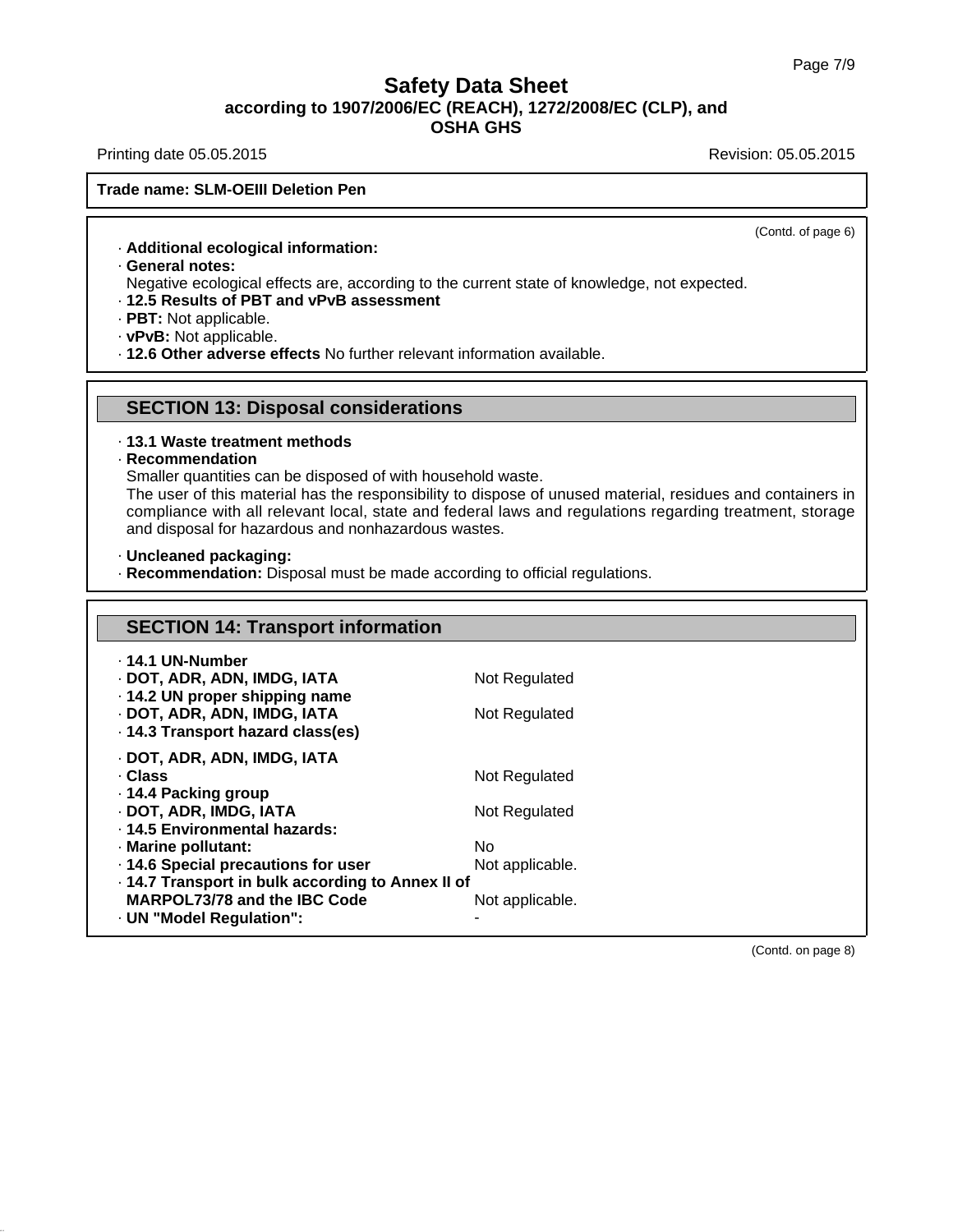Printing date 05.05.2015 **Revision: 05.05.2015** Revision: 05.05.2015

**Trade name: SLM-OEIII Deletion Pen**

(Contd. of page 7)

# **SECTION 15: Regulatory information** · **15.1 Safety, health and environmental regulations/legislation specific for the substance or mixture** · **United States (USA)** · **SARA** · **Section 355 (extremely hazardous substances):** None of the ingredients are listed. · **Section 313 (Specific toxic chemical listings):** None of the ingredients are listed. · **TSCA (Toxic Substances Control Act):** All ingredients are listed. · **Proposition 65 (California):** · **Chemicals known to cause cancer:** None of the ingredients is listed. · **Chemicals known to cause reproductive toxicity for females:** None of the ingredients are listed. · **Chemicals known to cause reproductive toxicity for males:** None of the ingredients are listed. · **Chemicals known to cause developmental toxicity:** None of the ingredients are listed. · **Carcinogenic Categories** · **EPA (Environmental Protection Agency)** None of the ingredients are listed. · **IARC (International Agency for Research on Cancer)** None of the ingredients are listed. · **TLV (Threshold Limit Value established by ACGIH)** None of the ingredients are listed. · **NIOSH-Ca (National Institute for Occupational Safety and Health)** None of the ingredients are listed. · **Canada** · **Canadian Domestic Substances List (DSL)** All ingredients are listed. · **Canadian Ingredient Disclosure list (limit 0.1%)** None of the ingredients are listed. · **Canadian Ingredient Disclosure list (limit 1%)** None of the ingredients are listed. · **Other regulations, limitations and prohibitive regulations** This product has been classified in accordance with hazard criteria of the Controlled Products

Regulations and the SDS contains all the information required by the Controlled Products Regulations. (Contd. on page 9)